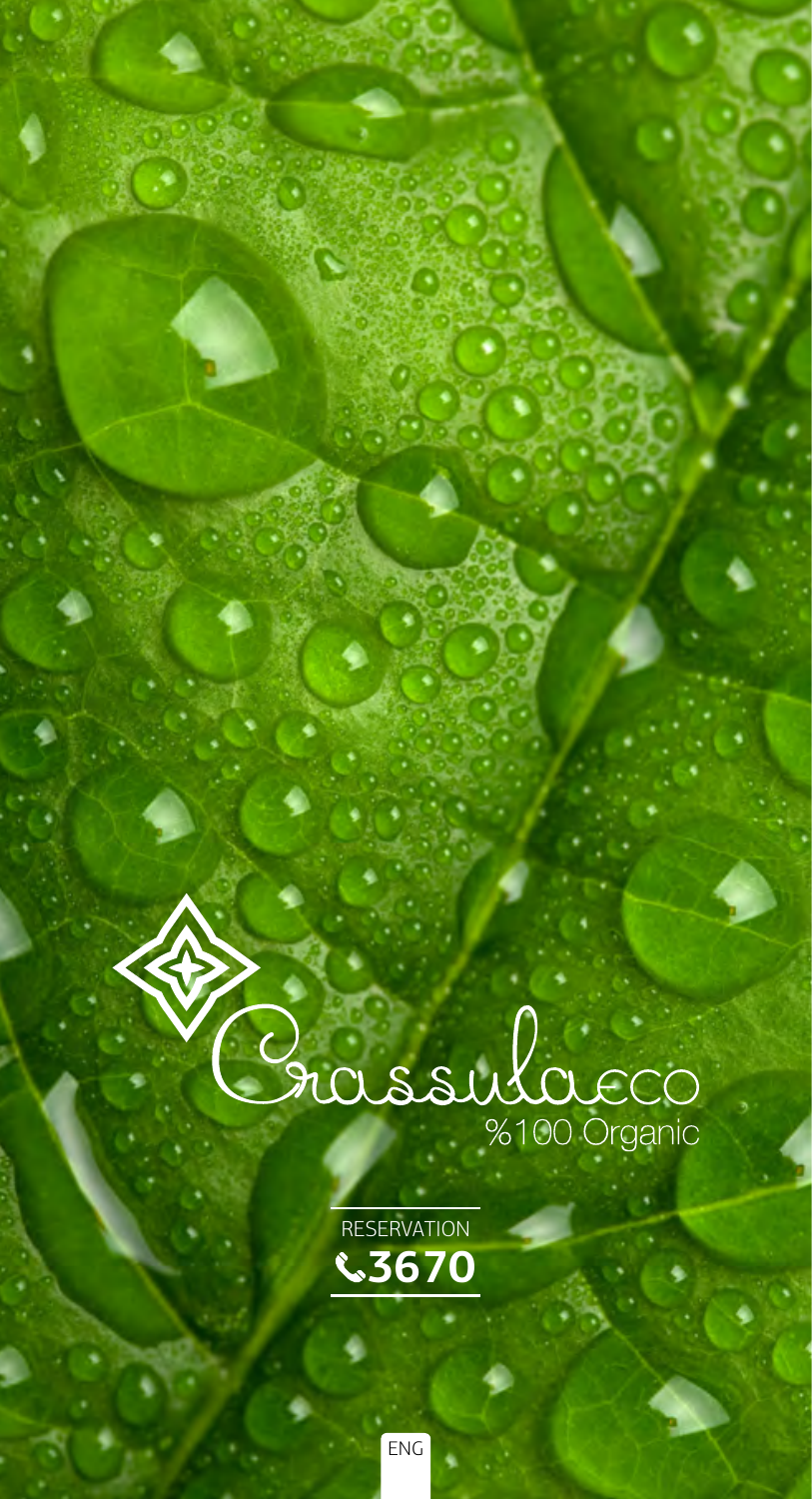## *Our Philosophy*

 At CrassulaECO, we believe that the health of our environment and our own health are closely related.

In the world over the past 30 years excessive production and consumption of products containing chemicals has led to negative changes in the environment. It becomes a reason of increasing the number of conscious consumers, armed with a wide range of information in the environmental field.

Modern people, under the pressure of toxins, radiation and moral stress, is increasingly turning to a holistic approach to their health and the consumption of organic products, but at the same time, without giving up comfort, wants to be in harmony with nature. Without compromising comfort, you can live in harmony with nature.

At CrassulaECO Spa, without compromising the quality of service and complying with the standards, we use 100% organic products, and also recommend to use them.

At CrassulaECO Spa we use only certified organic products and we share our wide range of products in the SPA Shop. While you are pamping yourself with Spa therapy in the peace and tranquility, we are pleased to know that you and our world have not suffered from these practices.

We also want you to know that all products we used successfully passed all chemical tests and were not tested on animals.

At CrassulaECO, we are proud to provide five star treatments for our five star guests.

Save The Nature, Save Your Soul,



| <b>HAMMAM</b>                                            | Min. | €   |
|----------------------------------------------------------|------|-----|
|                                                          | 20   | 35  |
| Turkish Peeling                                          | 20   | 35  |
| <b>Foam Massage</b><br><b>Traditional Turkish Hammam</b> |      |     |
|                                                          | 30   | 45  |
| Coffee Peeling and Foam                                  | 30   | 50  |
| Sultan Hammam                                            | 50   | 90  |
| <b>MASSAGES</b>                                          | Min. | €   |
| <b>Classic Local Massage</b>                             | 30   | 45  |
| <b>Classic Full Body Massage</b>                         | 50   | 65  |
| <b>Aromatherapy Massage</b>                              | 50   | 80  |
| <b>Golf Massage</b>                                      | 30   | 45  |
| <b>Sport Local Massage</b>                               | 30   | 60  |
| Sport Massage                                            | 50   | 90  |
| <b>Foot Reflexology</b>                                  | 30   | 45  |
| <b>Foot Reflexology</b>                                  | 50   | 75  |
| Thai Foot Massage                                        | 50   | 75  |
| Indian Head Massage                                      | 30   | 45  |
| <b>Deep Tissue Massage</b>                               | 30   | 45  |
| <b>Anti-Cellulite Massage</b>                            | 30   | 60  |
| Lymph Drainage Local Massage                             | 30   | 55  |
| Lymph Drainage Massage                                   | 50   | 85  |
| <b>Hot Stone Massage</b>                                 | 50   | 85  |
| Asian Deep Tissue Massage                                | 50   | 80  |
| <b>Full Body Balinese Massage</b>                        | 60   | 75  |
| <b>Full Body Balinese Massage</b>                        | 80   | 95  |
| Thai Aromatherapy Massage                                | 60   | 80  |
| Classic Thai Massage                                     | 60   | 85  |
| <b>Shiatsu</b>                                           | 60   | 85  |
| <b>Asian De Luxe by Crassula</b>                         | 80   | 110 |
| Crassula 4 Hand Massage                                  | 50   | 135 |
| Abhyanga                                                 | 50   | 90  |
| Shirodhara                                               | 50   | 80  |
| Shiro Abhyanga&Dhara                                     | 80   | 135 |
| Lomi Lomi Massage                                        | 60   | 80  |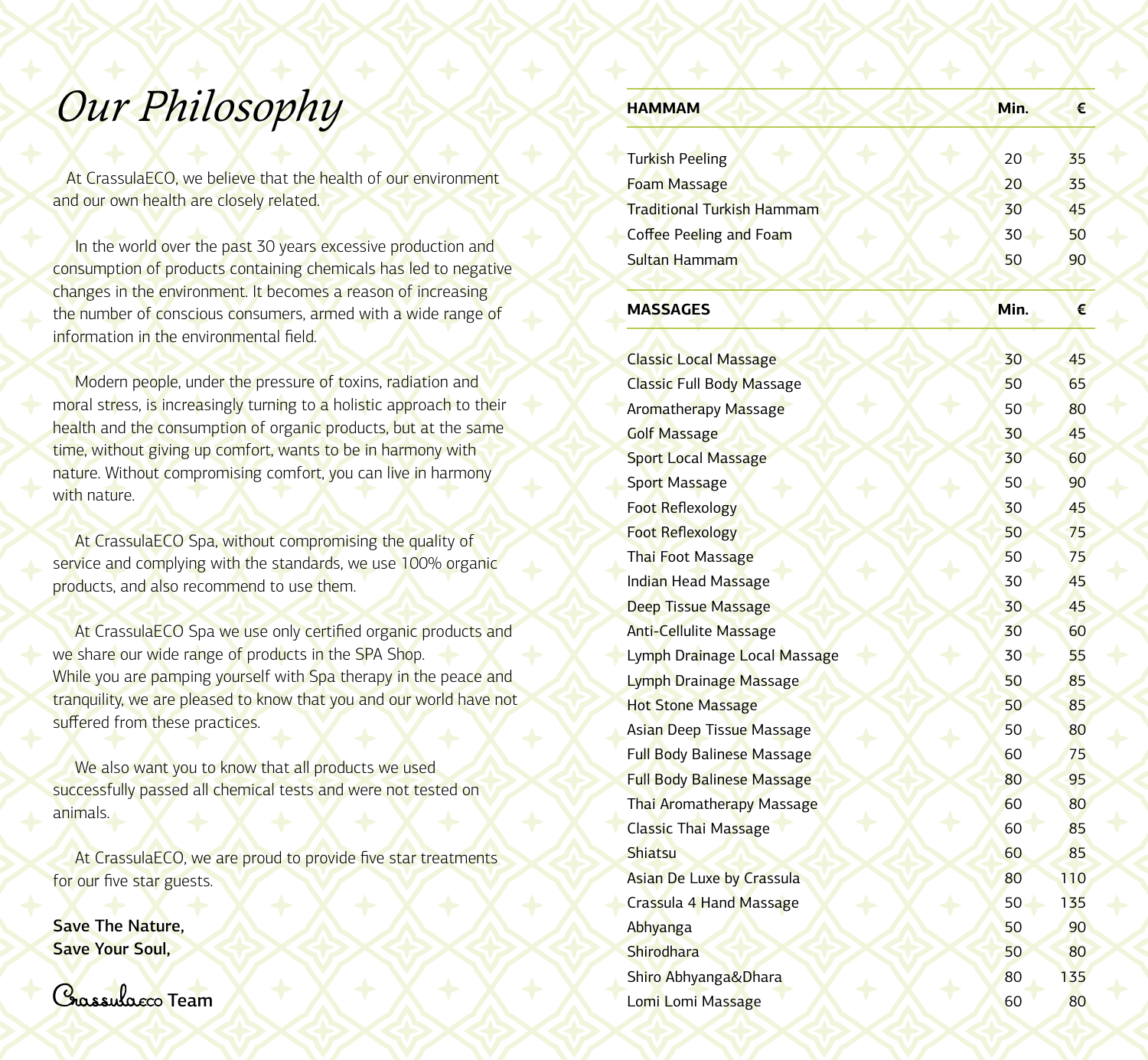| <b>BODY TREATMENTS</b>                     | Min. | €   |  |
|--------------------------------------------|------|-----|--|
| <b>Marine Salt Peeling</b>                 | 20   | 30  |  |
| <b>Special Peeling</b>                     | 20   | 35  |  |
| <b>After Sun Soothing Body Mask</b>        | 30   | 35  |  |
| <b>Moisturizing Body Mask</b>              | 30   | 40  |  |
| <b>Firming Body Mask</b>                   | 30   | 35  |  |
| Detox Body Mask                            | 30   | 35  |  |
| <b>Anti-Cellulite Mask</b>                 | 30   | 40  |  |
| <b>Mud Body Mask</b>                       | 30   | 40  |  |
| Leg Revival Soothing Treatment             | 30   | 40  |  |
| <b>Seaweed Body Mask</b>                   | 30   | 60  |  |
| <b>Seaweed Body Treatment</b>              | 50   | 85  |  |
| <b>Nourishing Body Treatment</b>           | 60   | 90  |  |
| <b>Mud Body Treatment</b>                  | 60   | 90  |  |
| <b>Intensive Cellulite Treatment</b>       | 60   | 100 |  |
| Slim&Sculpt Treatment                      | 60   | 110 |  |
| Organic Mediterranean Body Treatment       | 60   | 110 |  |
| De Luxe Therapy                            | 80   | 135 |  |
| <b>FACIAL TREATMENTS</b>                   | Min. | €   |  |
| <b>Organic Mini Facial Treatment</b>       | 30   | 50  |  |
| Organic Crassula Facial Treatment          | 60   | 75  |  |
| <b>Face Massage</b>                        | 30   | 35  |  |
| <b>Firming Face Massage</b>                | 30   | 45  |  |
| <b>Gua Sha Face Massage</b>                | 30   | 50  |  |
| Eye Care                                   | 30   | 45  |  |
| Organic Men Treatment                      | 60   | 85  |  |
| <b>Organic Intensive Hydration</b>         | 60   | 95  |  |
| <b>Organic for Sensitive Skin</b>          | 60   | 95  |  |
| Organic for Combination and Oily Skin      | 60   | 95  |  |
| <b>Organic Regenerating Treatment</b>      | 60   | 95  |  |
| <b>Organic Anti-Aging</b>                  | 60   | 105 |  |
| <b>Vitamin Treatment</b>                   | 60   | 105 |  |
| <b>Collagen Treatment</b>                  | 60   | 105 |  |
| Acti-Biotic Acne-Prone Skin Care           | 60   | 110 |  |
| <b>Organic Firming&amp;Lifting</b>         | 60   | 120 |  |
| <b>Deluxe Anti-Aging</b>                   | 60   | 120 |  |
| Sensitive Pro-For Sensitive Skin Treatment | 60   | 140 |  |
| Hydra Clinic-Moisturizing Skin Treatment   | 60   | 140 |  |
| Oxygen Treatment                           | 60   | 140 |  |
| <b>Caviar Treatment</b>                    | 60   | 145 |  |
| Meso Vit-Energy Treatment                  | 60   | 155 |  |
| <b>Gold Facial Treatment</b>               | 60   | 170 |  |

| <b>PACKAGES</b>                     | Min. |
|-------------------------------------|------|
|                                     |      |
| STARTER 1 · 75 €                    |      |
| <b>Traditional Turkish Hammam</b>   | 30   |
| <b>Classic Massage</b>              | 30   |
| STARTER 2 · 120 €                   |      |
| <b>Traditional Turkish Hammam</b>   | 30   |
| <b>Classic Massage</b>              | 30   |
| Organic Mini Face Treatment         | 30   |
| ANTI-STRESS • 245 €                 |      |
| Traditional Turkish Hammam          | 30   |
| Aromatherapy Massage                | 50   |
| <b>Indian Head Massage</b>          | 30   |
| <b>Foot Reflexology</b>             | 30   |
| Organic Crassula Face Treatment     | 60   |
| <b>DETOX · 355 €</b>                |      |
| <b>Special Peeling</b>              | 20   |
| Seaweed Body Mask                   | 30   |
| Nourishing Body Treatment           | 50   |
| De Luxe Therapy                     | 80   |
| Organic Regenerating Face Treatment | 60   |
| ASIAN TRIP • 430 €                  |      |
| <b>Special Peeling</b>              | 20   |
| <b>Full Body Balinese Massage</b>   | 60   |
| Thai Foot Massage                   | 50   |
| <b>Indian Head Massage</b>          | 30   |
| <b>Thai Aromatherapy Massage</b>    | 60   |
| Classic Thai Massage                | 60   |
| Asian De Luxe by Crassula           | 80   |
| END OF CELLULITE • 515 €            |      |
| <b>Special Peeling</b>              | 20   |
| Seaweed Body Mask X 3               | 30   |
| Anti-Cellulite Massage X 3          | 30   |
| Intensive Cellulite Treatment       | 60   |
| Slim&Sculpt Treatment               | 60   |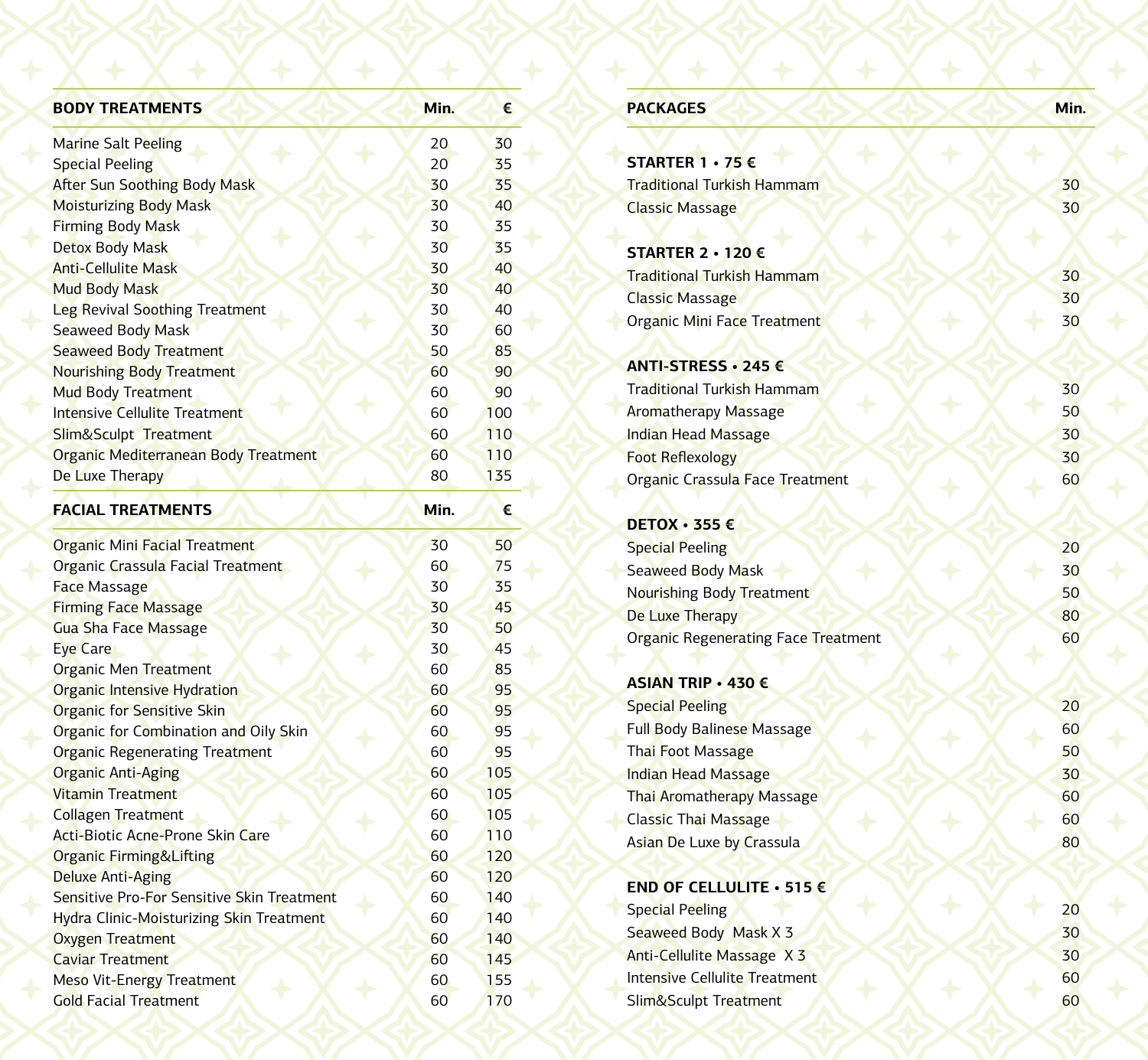### **Frequently Asked Questions for CrassulaECO Spa**

#### **How can i make my Spa appointment?**

Reservations can be made by dialling 3670 from the hotel room, if you are outside of the hotel, you may dial + 90 242 710 15 00. In addition, you can book your appointments at CrassulaECO Spa reception desks.

#### **How can I pay for my Spa services?**

The amount will be charged to your room account so you can make a payment until check-out time on the main reception.

#### **What is the Cancellation Policy?**

If you would like to reschedule or cancel your appointment, you have to notify us 5 hours in advance. Less than 5 hours notice will result in a charge to your room account of 50% of services reserved.

#### **What time should I arrive for my Spa Service(s)?**

We kindly ask you to arrive at the Spa at least 10-15 minutes prior to the appointment so you will then have enough time to change your dress and fill up Spa consultation form.

#### **If I'm late?**

As your service is reserved at a specific time, your treatment will end at this set time so that the next guest will not be delayed. Arriving late will limit simply the time for your Spa treatment according to the density of the Spa reservations.

#### **What should I wear for a treatment?**

During all treatment you will be professionally covered with a towel. Also we will provide you a special disposable slips, slippers and bathrobe which can be obtained in the Spa dressing rooms.

#### **My massages are covered by health insurance?**

Some insurance companies cover the cost of therapeutic massages. Please check this information with your insurance agent.

#### **What should I wear into the sauna, hammam or steam room?**

You should not wear synthetic clothes in the sauna and steam room, because it may adversely affect to your health. In sauna and hammam you may use towels or peshtemals (special towel for covering the body) provided by us for your own comfort and hygiene.

#### **If I'm pregnant?**

Our pregnant guests are invited to enjoy facial treatments. You may receive a local relax massage in your second trimester (completed first three months). However, we recommend you to consult with your doctor before booking any Spa services. Pregnant women will not be treated with hamam treatments, a wrap. Hot stone massage or deep and strong massages.

#### **Children in the Spa?**

Spa treatments are intended for adults. Children under the age of 16 should be accompanied by an adult in the Spa.

#### **Personal values in the Spa?**

You may keep your personal possessions in the lockers provided in the dressing room. We recommend that you leave your valuables in your hotel room safe.

#### **Spa Etiquette?**

We ask you to pay attention to our warning signs and written rules in the Spa in order to prevent accidents , provide the hygiene and respect for the pleasure of our other guests.

\*\*\*Prices, services and hours are subject to change. \*\*\*For more information about prices, promotions and discounts please contact the Spa reception.

**3670**